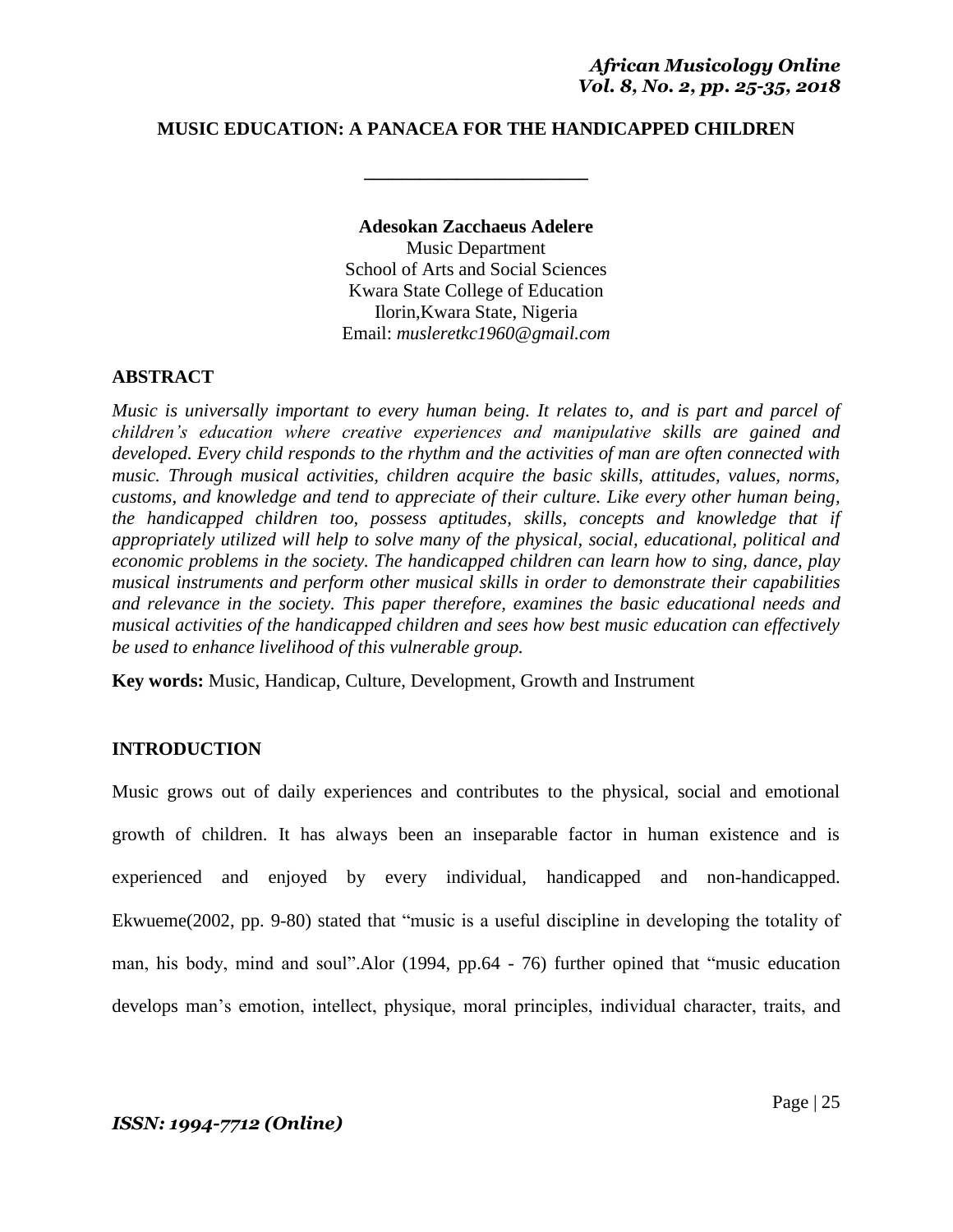habits, thus manifesting itself as a vital aspect of culture that is instrumental to personality growth and development".

Children respond to music by physical movement to what is heard and in the process becoming oriented to rhythm, pitch, tone quality, color and so on. Ekwueme (1999) observed that "music education ensures a complete integration of cognitive, affective, socio-cultural, and psychomotor and aesthetics goals in the development of the child at different levels of education".

Music cannot be divorced from the daily social, political, physical, educational and emotional activities of the handicapped and non-handicapped children. It enriches the intellect, and acquisition of skills and competences. Dicck" Duvwarovwo (2016) stressed that "music is the way of expressing feelings and emotion. It enriches the mind, give self-confidence. It has powerful therapeutic effect on the human psyche (p, 305).

Music education aims at the vocational, emotional, physical, economic and social development of the handicapped. As a vocation, it equips the child with a career and intellectually help the child to conquer the obstacles of his/her environment; socially, it introduces the child to teamwork, musical competitions and performances; emotionally, music helps the child to express his feelings; and economically, it exercises and trains the body of the child through different musical activities such as instrumental playing, singing, composing songs, conducting ensembles, and many other vocational activities.

Music is a life-long source of pleasure and satisfaction to the handicapped and non-handicapped children. Mereni (2014) observed that "humans and animals are sensitive to sound in general, and to rhythm in particular,the rhythm being the first and most sensuous ingredient of music, the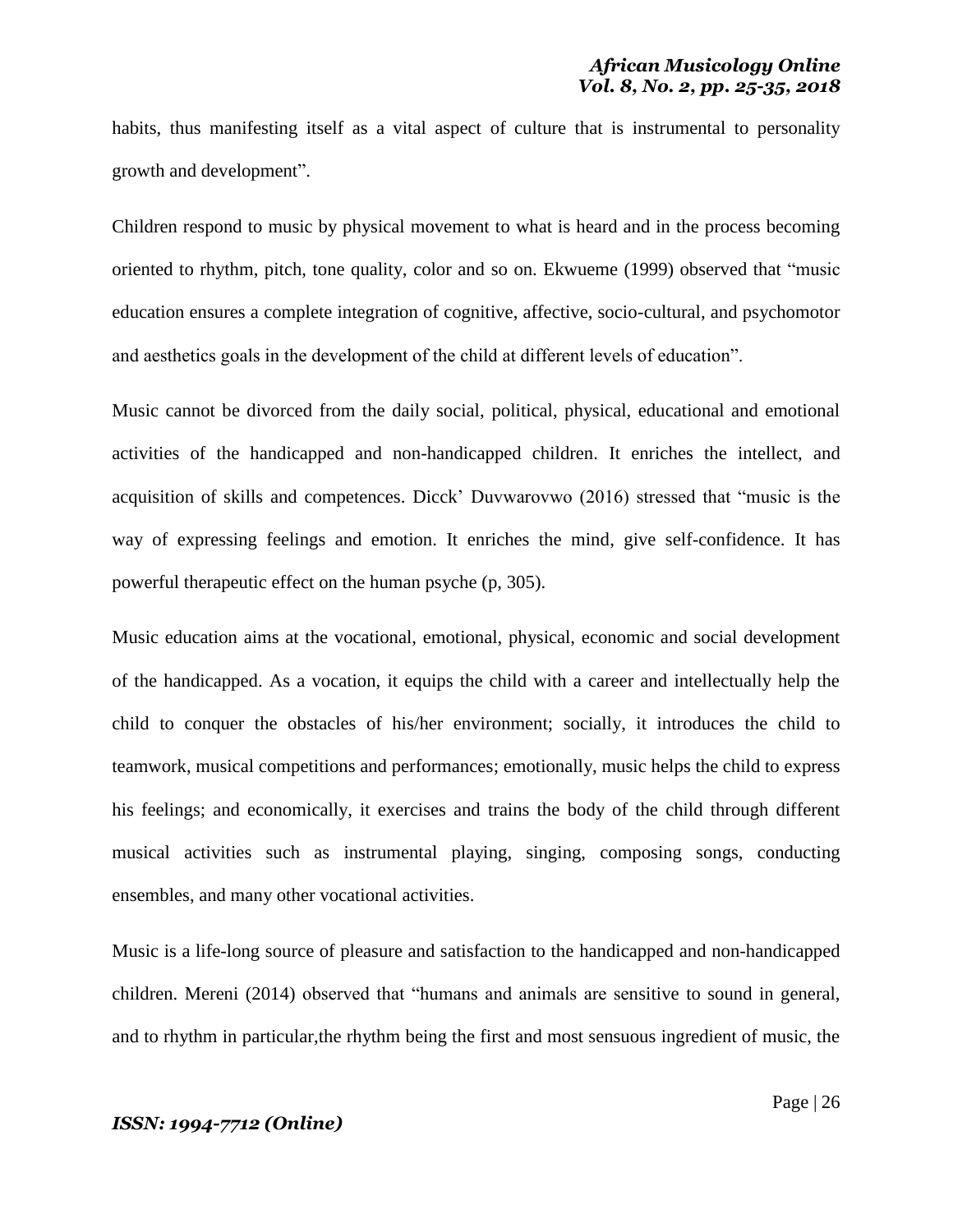#### *African Musicology Online Vol. 8, No. 2, pp. 25-35, 2018*

enormous power and influence which music exercises on human emotions is accountable to the centrality of rhythm/music in the psychological development of man (pp. 9-10).

Adesokan (2003) opined that "every child possesses some degree of musical response, through which they can express their thoughts and feelings. Music has a significant role to play in the life of the handicapped children". The need for music education helps the handicapped children to cultivate aesthetic responsiveness and provide outlet for emotional, creative and self expression. Agu (2015) pointed out that "music through its form, content and performance situations, produce musical and non-musical emotions and stimulates information. The application of any music expression, be it vocal, instrumental or body movements knowledge of the culture and that of language of the performer is indispensable (p.3). It enables the child to develop cultural interestsand discover talentswhich are useful for living.

Music is the most effective vehicle for child growth and development. Music is one of the greatest educational and social values which help the handicapped children to grow socially, intellectually, physically and emotionally. Adedeji (2018) opined that "music serves as a medium of praise, thanksgiving, worship, invocative, inspirational, educative, communicative, therapeutic, instrument of discipline and social control (p.15). Music offers opportunities for children to develop faculties of imagination, manipulation, creativity, sensitivity, emotion and insights. Adegbite (1996) observed that "the aim of teaching music in school is to provide outlet for creativity, self-expression and transmit cultural heritage to succeeding generations". Music is an essential ingredient in the day"s activities of the handicapped children. Activities such assinging, playing, acting, recording, conducting, composing, directing, to mention but a few, can involve music in one way or another.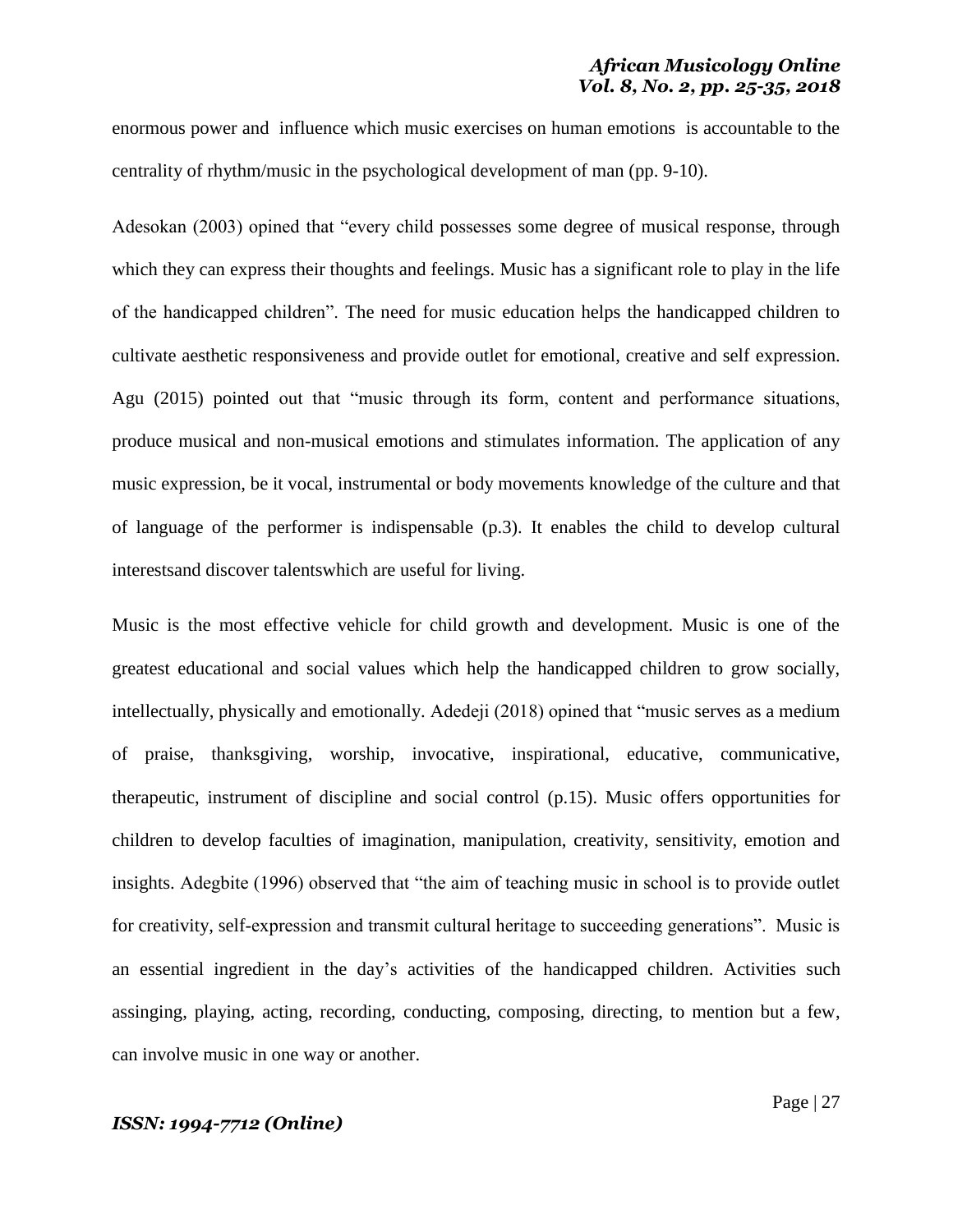#### **Handicapped Children**

The handicapped is a person whose ability to function efficiently in the society is restricted by impairment. Okogbo (1985) posited that "a handicapped is an interference or obstruction to normal growth, development and/or educational progress". The handicapped children have the abilitytocontribute to the growth and development of the society.

The handicapped have impairments related to sight, hearing, mental, physical, emotion, speech and other difficulties including learning.

TheDunn (1973) classified handicapped children intoseven categories. They include: (a) mentally retarded children, (b) socially maladjusted children, (c) emotionally disturbed children, (d) speech and language handicapped children, (e)hearing impaired children, (f) visually impaired children,and (g) physically handicapped children.The Federal Republic of Nigeria(2013) defines Special Education as "customized education programme designed to meet the unique needs of persons with special needs that the general education programme cannot cater for such as visual impairment, hearing impairment, physical and health impairment, intellectual disability, emotional and behavioral disorder, speech and language impairment, learning disabilities, multiple disabilities, the gifted and the talented and the albinos" (Federal Republic of Nigeria, 2013, p. 65). The problems of the handicap vary from place to place and their cases are determined by their environment and conditions beyond their control.

Page | 28 Traditional Yoruba society shows negative attitudes towards the handicapped through some of their unguarded utterances. They termed handicapped children as "abirun", didinrin", "abami", 'alawokun', and associate themin the society as object of ridicule, shame or pity. Most handicapped children exhibit retarded development and physical growth; and suffer rejection,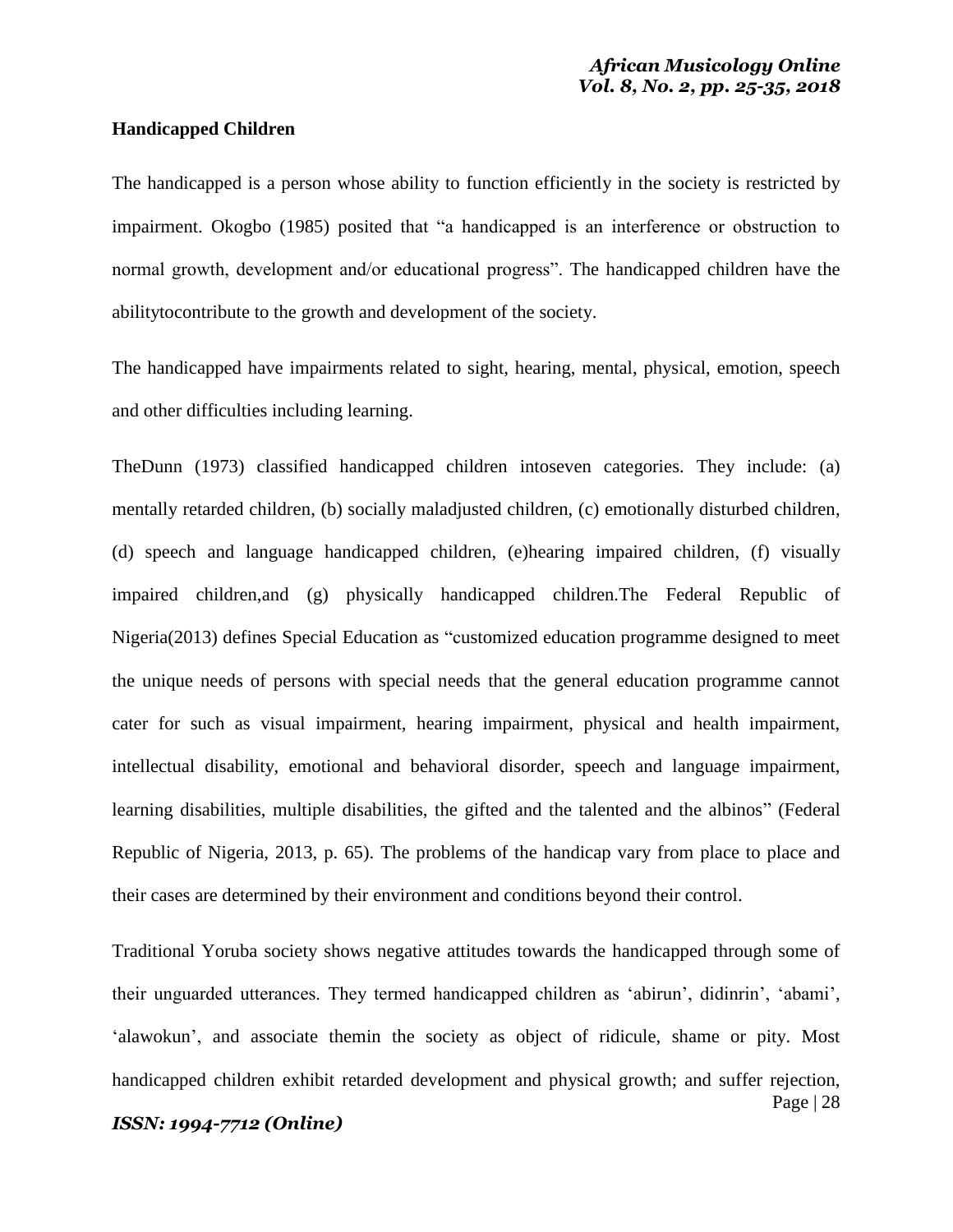isolation, and maltreatment from other members of the society. In support of this observation, Farrant pointed out that:

A child who suffers from a handicap is doubly disadvantaged because he has not only to bear his handicap but also the prejudicesthat most societies express towards those who are different. This can be acutely painful for the child, and can leadto complicated feelings of loneliness, rejection and frustration (Farrant, 1980, p.97).

Even children, regardless of their difficulties or problems, havetheir own unique approaches to learning. Many handicapped children are handicapped only in particular situation and not in all the situations. They can be trained to live meaningful and productive lives.

Musical growth takes into account developmental sequences in handicapped persons such as powers of sound discrimination, musical taste and feelings, recognition of familiar melodies, learning to sing, learning to dance, learning to play certain musical instruments of choice, loving certain musical activities, learning to appreciate music, perception and conception, labeling of music, identification of musical instruments, and others. Musical growth is an essential part of social living and social relationships and offers a sense of belonging in the corporate musical activities.

#### **Basic Needs of the Handicapped Children and their Musical Activities**

The handicapped children in our various societies have the same needs as everyone else. What is different is the way in which they are able to obtain need fulfillment. Many of the handicapped persons are unnecessarily dependent on their peer age groups and the society at large because they have not been assisted to utilize their potential capabilities to learn technical and vocational skills available within their environment. The society looks down on the handicapped because they do not engage them in useful economic and vocational activities other than begging for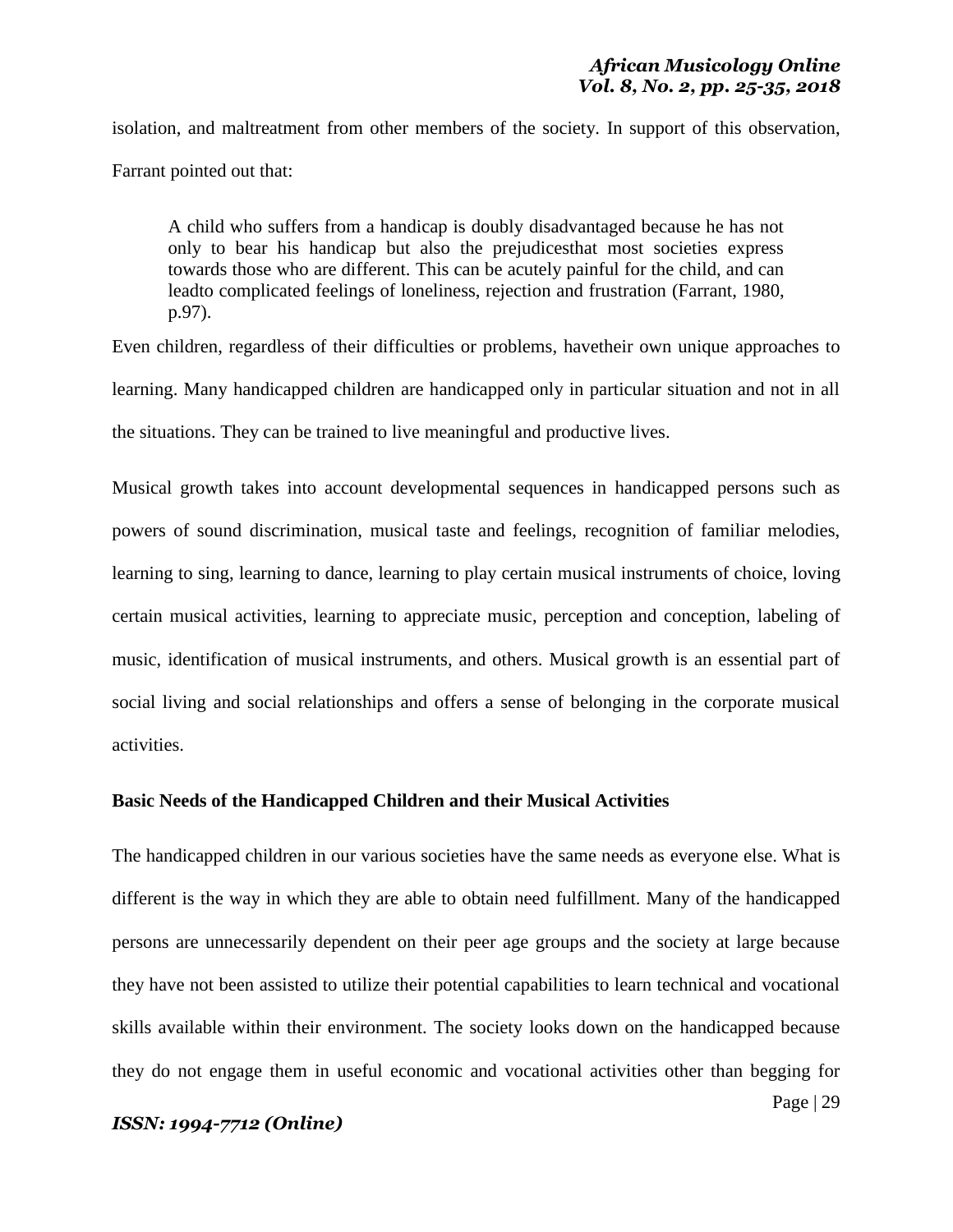alms. The blind can listen to music sound, play musical instruments like piano, organ, accordion, guitar, flute, drums, sing and dance. Ikibe (2017) stated that "music is the combination of various sounds made pleasant either melodically or harmonically to the ears which could come from the human or musical instruments (p. 337)

Through musical activities, they can work and earn their living through music like non-disabled performance, entertainers, singers, drummers, dancers, conductors, computers, technologists, and at the same time contribute their own quota to the growth and development in the society. According to Dicck - Duvwarovwo (2016) music education is the system that is able to equip the individual with appropriate skills. The blind receives information through such sensory avenues as hearing, touching, feelings, and vibrations of musical sounds like singing, dancing, playing any of the musical instruments, and consequently mould the character of the child to enable career success. The child will be gainfully employed in the society and also demonstrate good social and moral attributes (p.310)

Handicapped persons have been seen and recognized as great musicians. Notable examples include: Ludwig Van Beethoven - the famous deaf classical/romantic composer; George Frederick Handel and J.S Bach, the famous Baroque composers of Halleluyah Chorus; 48 Fugues whowere blind; the minstrel singer in Nigeria, Aderohunmu Alias Kokoro who was also blind; and other television performers, entertainers, singers and dancers.

The blind can be trained at the music institutions as music conductors, music technologists, composers, singers and dancers too. The major activity will be centered on the use of the sense of touch of musical instruments, feelings pitch and perception of musical sound. The essential fact is that the impaired people will have, at their disposal, a medium of expression. This leads to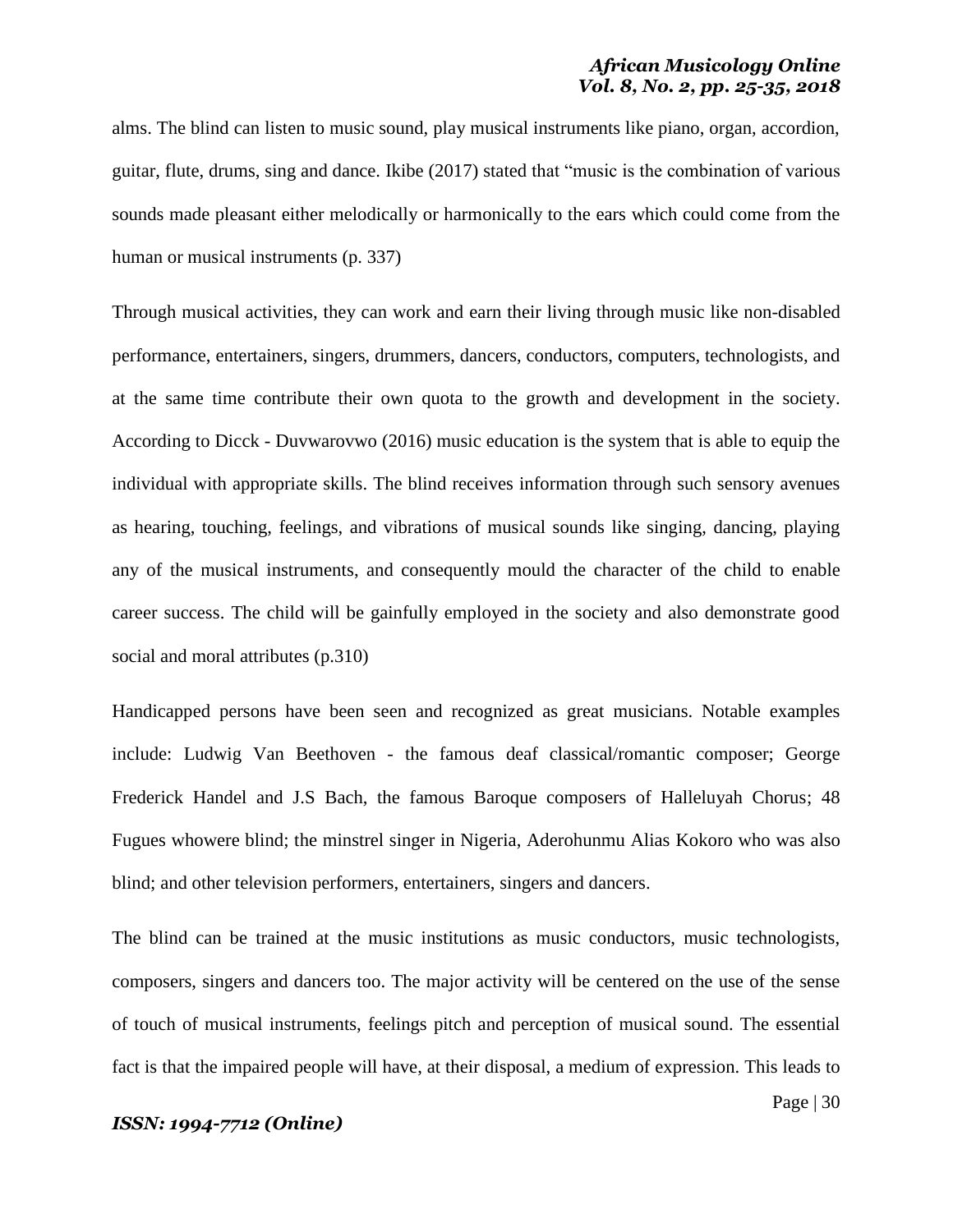a sense of thinking and feeling and consequently brings about needed social and emotional adjustments. Mba stressed that:

... to make up for impaired or total loss of vision, visuallyhandicapped children in general must begiven the opportunity to absorb as much informationas they can. Thus, they need formal touching in fields such as music, art, recreation and interpersonal relations, among others (Mba, 1991).

The chief vehicle with which they may work with the blind is the kinesthetic sense or sense of rhythms, appreciation and aural perception in music which develop a high sense of degree in the blind. The blind can be introduced to musical activities such as clapping or tapping of note values, aurally identifying the metre and tempo of short musical pieces, and aural perception of tonal melodies, diatonic scales, intervals, feeling for pulse, syllables, phrase, gradation of tones, accuracy of notes and time patterns.

Deaf persons must be educated for useful citizenship and benefit of musical activities as medium of expression and communication. Deaf people do perceive music (rhythm) tactilely and not through the sense of hearing.

When the language of music comes to their aid, the feelings of inferiority are reduced. Clair asserted that:

... the music studios serve many purposes for the deaf students. There are therapeutic valuesin developing motor coordination and manipulativeskills to which he canadopt if guided. It isan agent for relief of frustration which are so prevalent in late adolescence (Clair, 1995, p.25 ).

Deaf persons can manipulate musical instruments, dance, and set up band instruments and equipment. The music teacher"s role is to guide, stimulate and encourage music students impaired in one way or another. Music is a diagnostic tool and the handicapped persons need musical skills to operate such as playing of percussion instruments rhythmically, and drum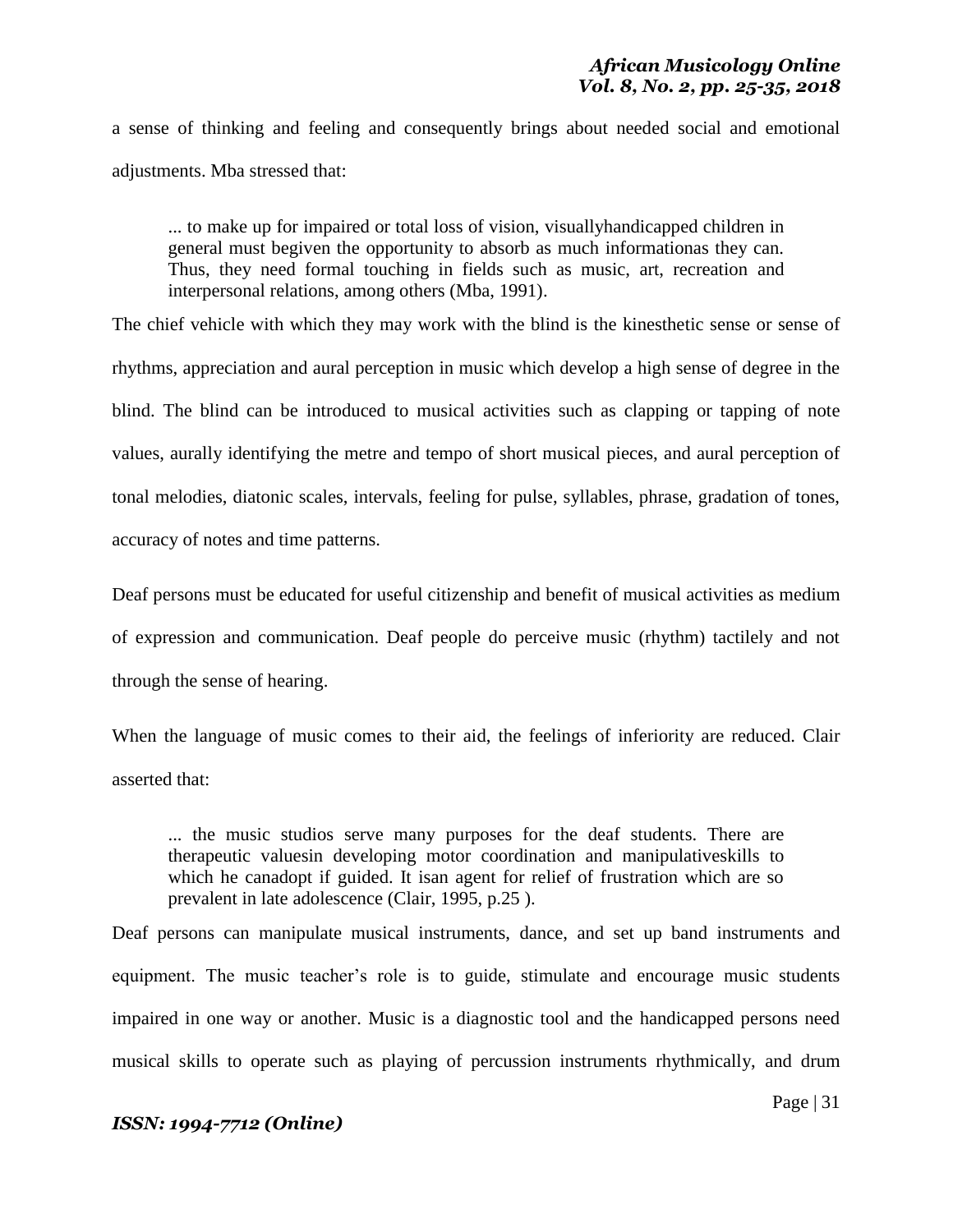beating as expression for integration, co-operation and contact. Some handicapped students exhibitperseveration by repeating a phrase or a portion of a song, he or she knows, without being able to sing the whole song.

The foregoing diagnostic examples point to the fact that each handicapped reacts differently to a stimulus, or may express himself or herself differently, even if using the same musical idiom (musical instrument).

The musical activities for the mentally retarded will need to be in the area of things and materials, instruments, composition, music technology, and many others. The vibration of a musical sound acts as a safe means of protection and projection for such a handicap person.

Music therapy is as old as man. David, in the Holy Bible, played the harp to relieve Saul of this neurotic depression. The playing of wind instruments has a therapeutic value when the treatment requires the strengthening of the lips and mouth muscles. Evidently, singing, which involved deep breath and breathe control has a therapeutic value. Robert (1967) stated that "the world – renowned music conductor, Hebert Von Karajan, revealed the effect of music on heart beat and blood pressure while conducting the Berlin Philharmonic Orchestra…"

#### **CONCLUSION**

The music teacher has a powerful educative tool which other subject teachers do not have. Music can be used to alleviate emotional and mental illness in the handicapped and non-handicapped persons. There are many handicapped children in our educational institutions of all categories and the educational programmes for these children should be vocationally oriented by way of earning a living.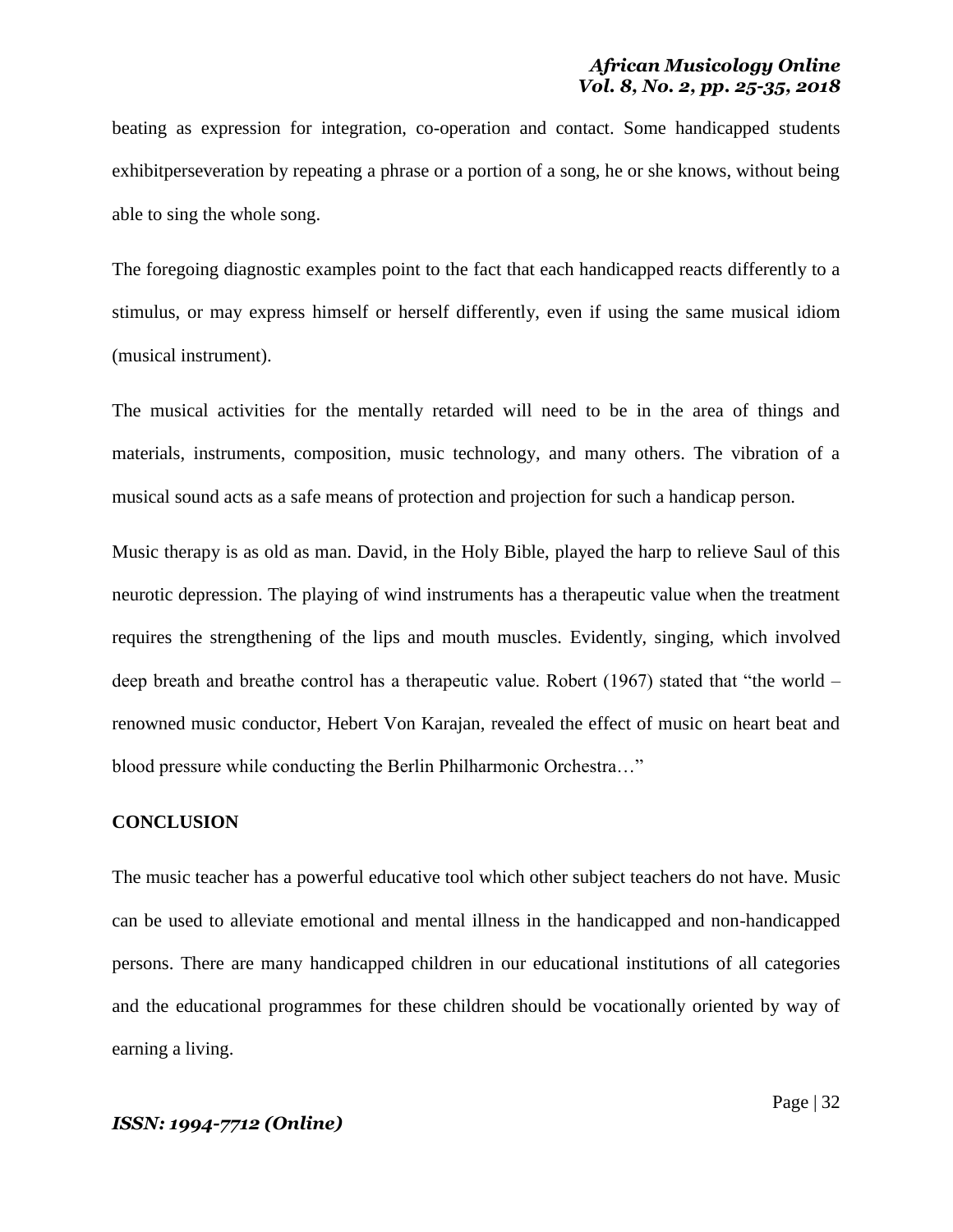Success in working with handicapped children is dependent on the teacher's attitude towards the child"s handicap. Teacher"s attitude can influence the attitude of other children in the class for good or bad. The way the physically and mentally fit students view the handicapped students is thus determined by the instructor. This further implies to how the general society will view this vulnerable group.

The handicapped children have some place in the society just like anyone. However, their place is very special in that it is much dependent on the rest of the society. For them to realize theirpotential and use it to make positive contributions, the society must help them. Again, more opportunities should be provided for the handicapped persons who can do things by themselves.

### **RECOMMENDATIONS**

Based on the discussion in this paper, it is therefore recommended thata functional integration policy be formulated and implemented, and adequate facilities be provided. Facilitation is in terms of resources, personnel and basic learning support materials that should be availed and employment opportunities for the handicapped children in our societythat should also be created.

There should be basic vocational rehabilitation centers which train the handicapped to gain independence and social and emotional self-reliance. The society and the government as well ought to develop a positive attitudetowards the handicapped children. They must be seen as human beings who can live normal life with proper training and opportunities. Consequently, they will develop sense of belongingness and may end up taking up their places in the society and making use of them potentially to enhance their livelihoods.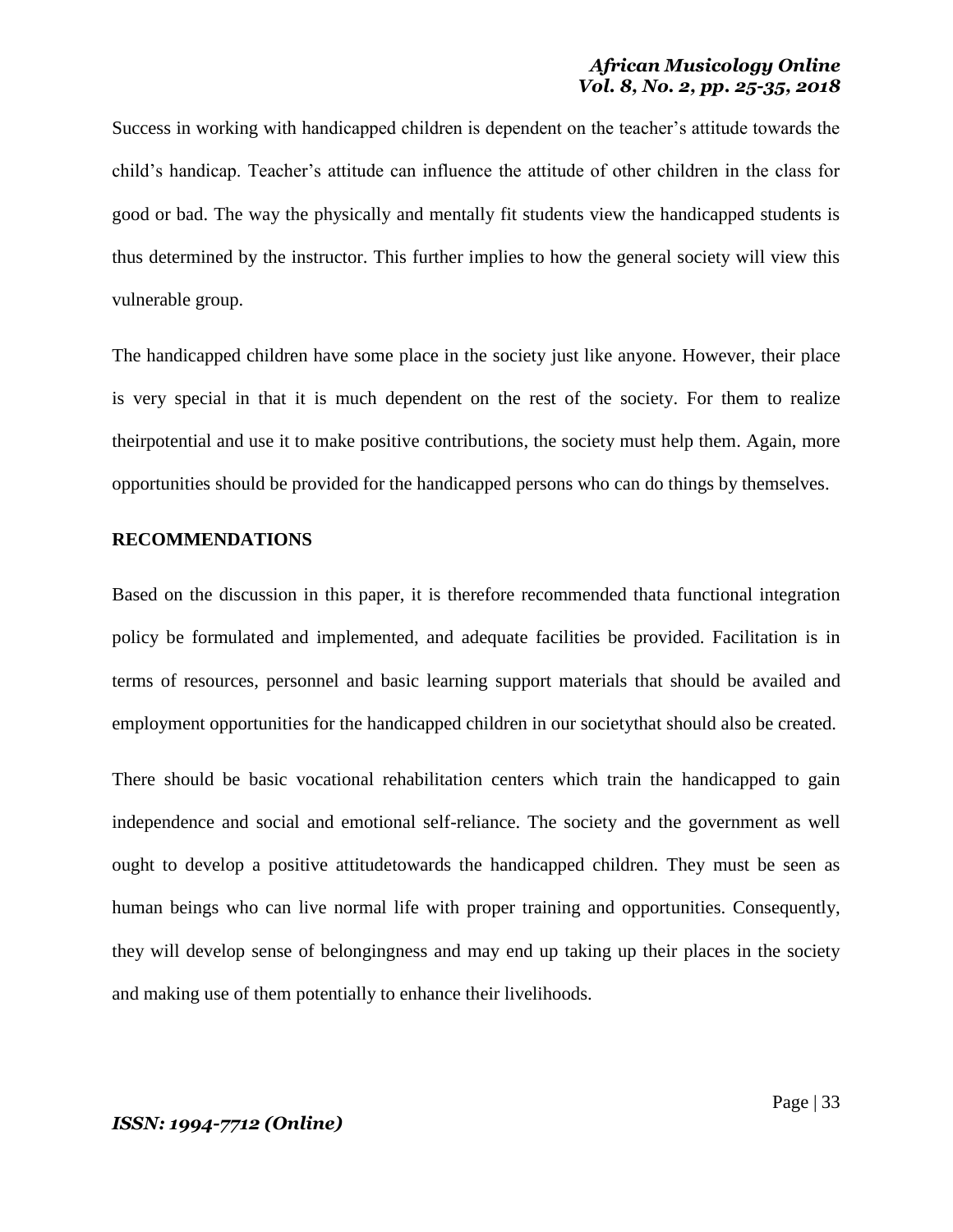## *African Musicology Online Vol. 8, No. 2, pp. 25-35, 2018*

Government should provide musical opportunities for the handicapped children in Nigerian schools and colleges. Every child should be given the opportunity to study music as an academic subject. The handicapped children should have the opportunity to become personally involved in music-making by singing, playing, dancing, listening, creating and dramatizing.

Music teachers should demonstrate to the handicapped children that you believe in them and in their differences, maturation level and creative abilities. The handicapped children need love, acceptance, security and a feeling of success. Their desire to handle and manipulate musical instrument should be allowed unconditionally.

Aggressive and self-assertive students in our schools must be encouraged to sing in choirs, thus, realizing that his voice (ego) should be kept within the limitation of the group.

The educational system designed for the handicapped should be both academic and vocational. The education should be based on his or her environment and must be appropriate to the degree and nature of the disability so as to lead to a sense of achievement relative to their disability.

# **REFERENCES**

- Adegbite, A. (1996). Teaching of Music in Nigerian Post-primary Institutions: A Survey of methods. *Orita Journal of African Studies,* (13), 349 – 355.
- Adedeji, S. O. (2018). A New Song in My Mouth: Transforming Our World through the Music of the Saints. An Inaugural Lecture Delivered at Obafemi Awolowo University Ile-Ife, Nigeria Obafemi Awolowo University Press Ltd., Ile-Ife. p. 15.
- Adesokan, Z.A. (2003). Role of Music in Early Childhood Education. *Institute Journal of Studies in Education, 2*(2), 35 – 42.
- Agu, D. C. (2015) The Application of Indigenous Knowledge System in Music Education and Practice in Nigeria: A most Valuable Option Journal of Nigerian Music Education, No. 7, 3.